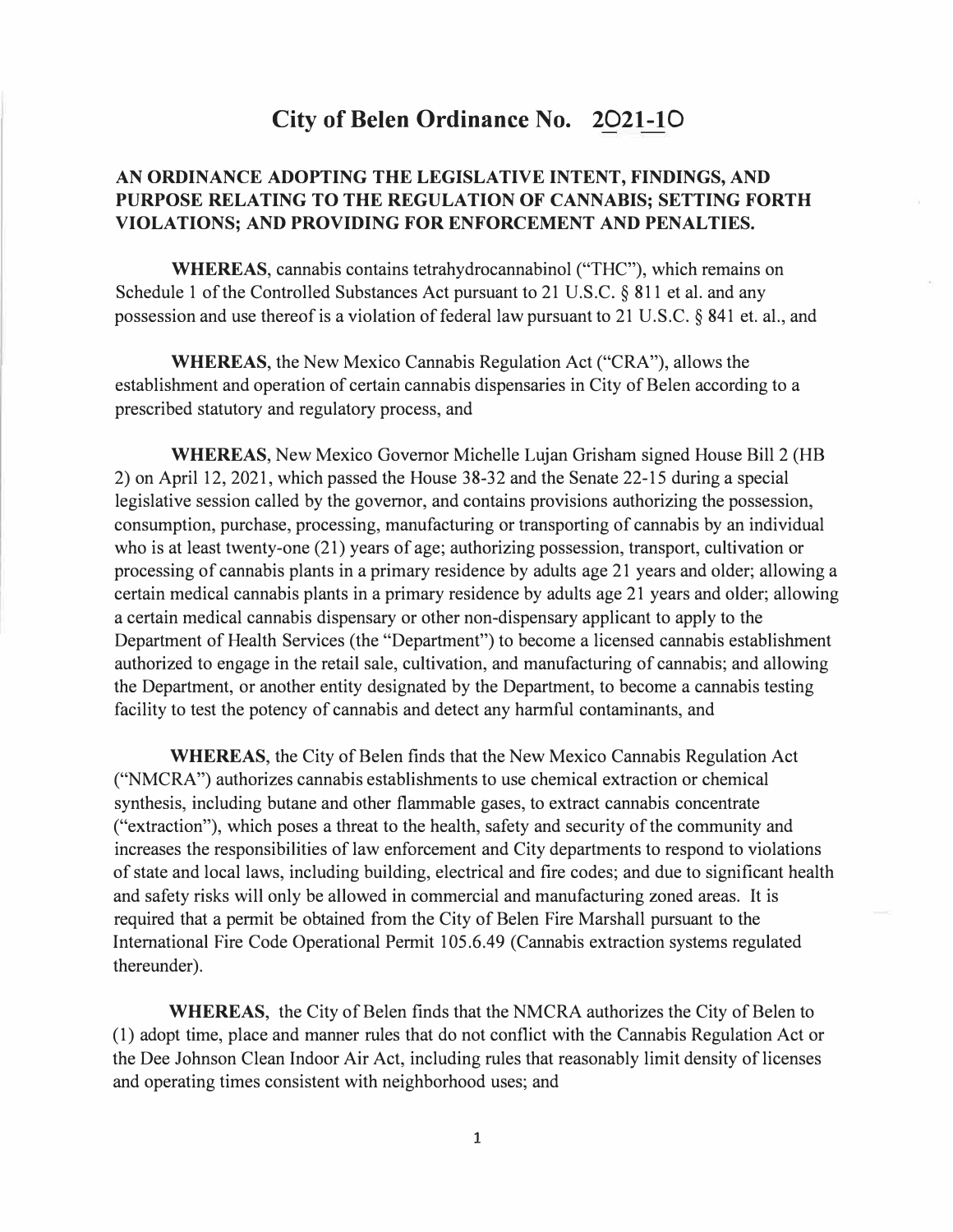(2) Allow for the smoking, vaporizing and ingesting of cannabis products within an indoor or outdoor cannabis consumption area if:

(a) unless licensed pursuant to the Lynn and Erin Compassionate Use Act, access to the cannabis consumption area is restricted to persons twenty-one years of age and older; and (b) The cannabis establishment or integrated cannabis microbusiness is located at a minimum distance from a school or daycare center as determined by the local jurisdiction, but which minimum distance shall not be set at any more than 300 feet from a school or daycare center that was in existence at the time the establishment or microbusiness was licensed.

WHEREAS, City of Belen seeks to protect public health, safety, and welfare by enacting reasonable regulations on cannabis establishments in unincorporated areas of Belen consistent with its comprehensive zoning plan.

**WHEREAS**, this ordinance is subject to change or amendment as the New Mexico Cannabis Regulation Act ("CRA")'s rules and regulations are amended and adopted, and it shall comply with NMCRA and its regulations.

NOW THEREFORE, the City of Belen adopts the following ordinance for the regulation of cannabis consistent with the NMCRA.

#### 1. Purpose

This Ordinance is adopted to protect the health, safety, and welfare of the community. Except as allowed by CRA and its pertinent laws or regulations for personal or private use, the City of Belen enacts reasonable regulations and requires compliance with the CRA and its pertinent laws or regulations.

#### 2. Definitions

The below words and phrases, wherever used in this article, shall be construed as defined in the NMCRA or pertinent laws and regulations with their subsequent amendments.

A. "advertisement":

(1) means a statement or a depiction that is intended to induce the purchase of cannabis products and that is displayed in printed material or on a sign or other outdoor display or presented in a radio, television or other media broadcast or in digital media; and (2) Does not include:

(a) A sign or outdoor display or other statement permanently affixed to a licensed premises that is intended to induce the sale of a cannabis product produced or sold on the premises;

(b) A label affixed to a cannabis product or the covering, wrapper or container of a cannabis product; or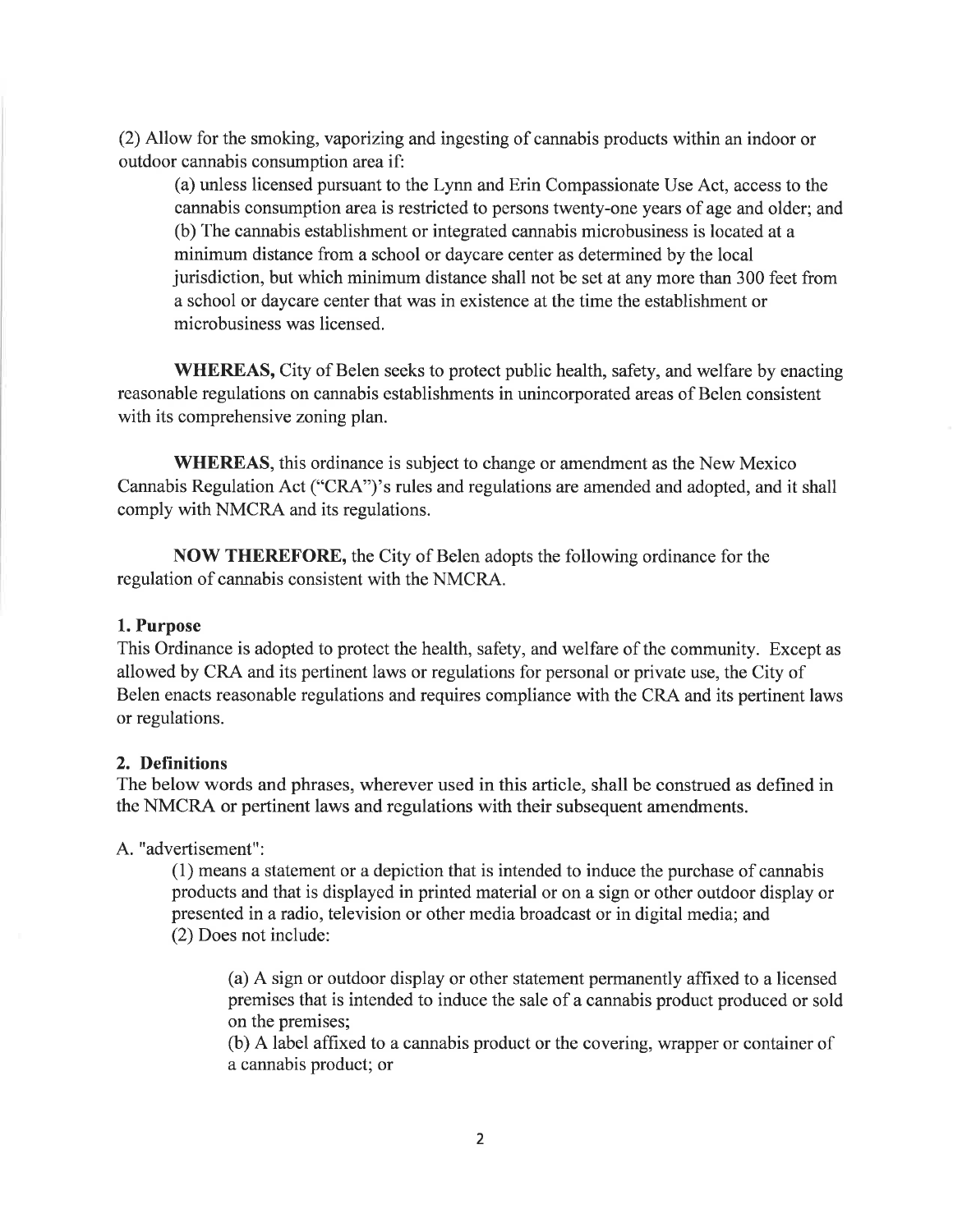(c) an editorial or other material printed in a publication when the publication of the editorial or material was not paid for by a licensee and was not intended to promote the sale of cannabis products by a particular brand or company;

B. "cannabis":

(1) means all parts of the plant genus Cannabis containing a delta-9-tetrahydrocannabinol concentration of more than three-tenths percent on a dry weight basis, whether growing or not; the seeds of the plant; the resin extracted from any part of the plant; and every compound, manufacture, salt, derivative, mixture or preparation of the plant, its seeds or its resin; and

(2) Does not include:

(a) the mature stalks of the plant; fiber produced from the stalks; oil or cake made from the seeds of the plant; any other compound, manufacture, salt, derivative, mixture or preparation of the mature stalks, fiber, oil or cake; or the sterilized seed of the plant that is incapable of germination; or

(b) The weight of any other ingredient combined with cannabis products to prepare topical or oral administrations, food, drink or another product;

- C. "cannabis consumption area" means an area where cannabis products may be served and consumed:
- D. "cannabis courier" means a person that transports cannabis products to qualified patients, primary caregivers or reciprocal participants or directly to consumers;
- E. "cannabis establishment" means:
	- (1) A cannabis testing laboratory;
	- (2) A cannabis manufacturer;
	- (3) A cannabis producer;
	- (4) A cannabis retailer;
	- (5) A cannabis research laboratory;
	- (6) A vertically integrated cannabis

F. "cannabis extract":

(1) means a product obtained by separating resins, tetrahydrocannabinols or other substances from cannabis by extraction methods approved by the division; and (2) Does not include the weight of any other ingredient combined with cannabis extract to

prepare topical or oral administrations, food, drink or another product;

- G. "cannabis flowers" means only the flowers of a cannabis plant;
- H. "cannabis manufacturer" means a person that:

(1) manufactures cannabis products;

(2) Packages cannabis products;

(3) Has cannabis products tested by a cannabis testing laboratory; or

(4) Purchases, acquires, sells or transports wholesale cannabis products to other cannabis establishments;

- I. "cannabis producer" means a person that:
	- (1) Cultivates cannabis plants;

(2) Has unprocessed cannabis products tested by a cannabis testing laboratory;

(3) Transports unprocessed cannabis products only to other cannabis establishments; or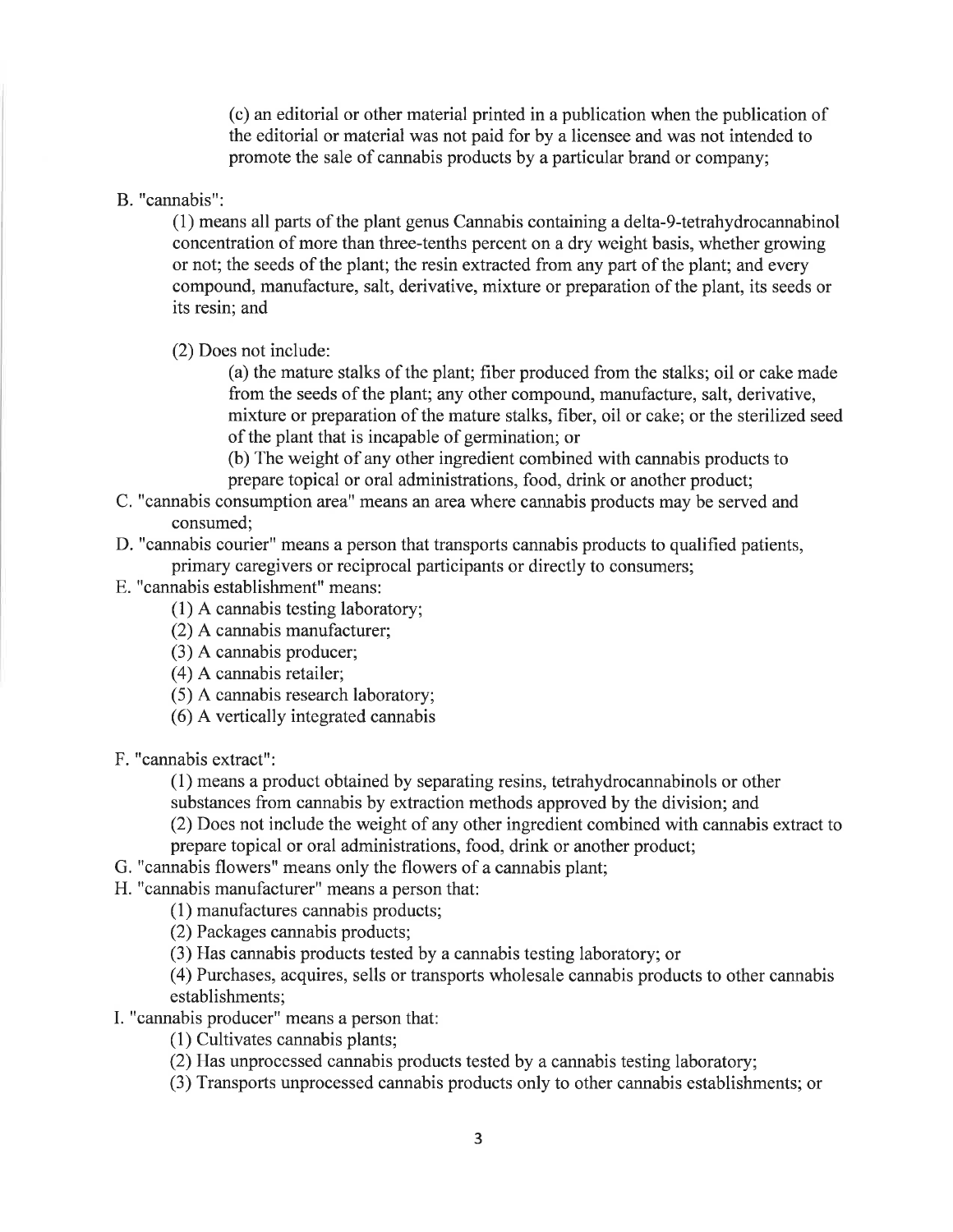(4) Sells cannabis products wholesale:

J. "cannabis producer microbusiness" means a cannabis producer at a single licensed premises that possesses no more than two hundred total mature cannabis plants at any one time:

K. "cannabis product" means a product that is or that contains cannabis or cannabis extract, including edible or topical products that may also contain other ingredients;

L. Cannabis research laboratory" means a facility that produces or possesses cannabis products and all parts of the plant genus Cannabis for the purpose of studying cannabis cultivation. characteristics or uses;

M. "cannabis retailer" means a person that sells cannabis products to qualified patients, primary caregivers or reciprocal participants or directly to consumers:

N. "cannabis server permit" means an authorization that allows a person to directly offer, sell or serve cannabis or cannabis products as part of commercial cannabis activity in a cannabis consumption area;

O. "Cannabis server permit education provider" means a person that provides cannabis server education courses and examinations;

P. "cannabis testing laboratory" means a person that samples, collects and tests cannabis products and transports cannabis products for the purpose of testing;

O. "cannabis training and education program" means a practical or academic curriculum offered by a New Mexico public post-secondary educational institution designed to prepare students for participation in the cannabis industry;

R. "commercial cannabis activity":

(1) Means the cultivation, production, possession, manufacture, storage, testing,

researching, labeling, transportation, couriering, purchase for resale, sale or consignment of cannabis products; and

(2) Does not include activities related only to the medical cannabis program, to cannabis training and education programs or to the personal cultivation or use of cannabis:

S. "consumer" means a person twenty-one years of age or older who purchases, acquires, owns, possesses or uses a cannabis product for a purpose other than resale:

T. "contaminant" means pesticides and other foreign material, such as hair, insects or other similar adulterants, in harvested cannabis;

U. "controlling person":

(1) Means a person that controls a financial or voting interest of ten percent or more of, or

an officer or board member of, a cannabis establishment; and

(2) Does not include a bank or licensed lending institution;

V. "cultivation" means any activity involving the planting, growing, harvesting, drying, curing, grading or trimming of cannabis:

W. "department" means the regulation and licensing department;

X. "director" means the director of the division:

Y. "division" means the cannabis control division of the department;

Z. "dry weight basis", when used in the context of regulation of commercial cannabis activity, means a process by which delta-9-tetrahydrocannabinol concentration is measured relative to the aggregate weight of all parts of the plant genus Cannabis, whether growing or not, including the leaves of the plant, the flowers and buds of the plant, the seeds of the plant, the resin of the plant and the stalks of the plant at the point of harvest by a licensee and with no moisture added to the harvested plant;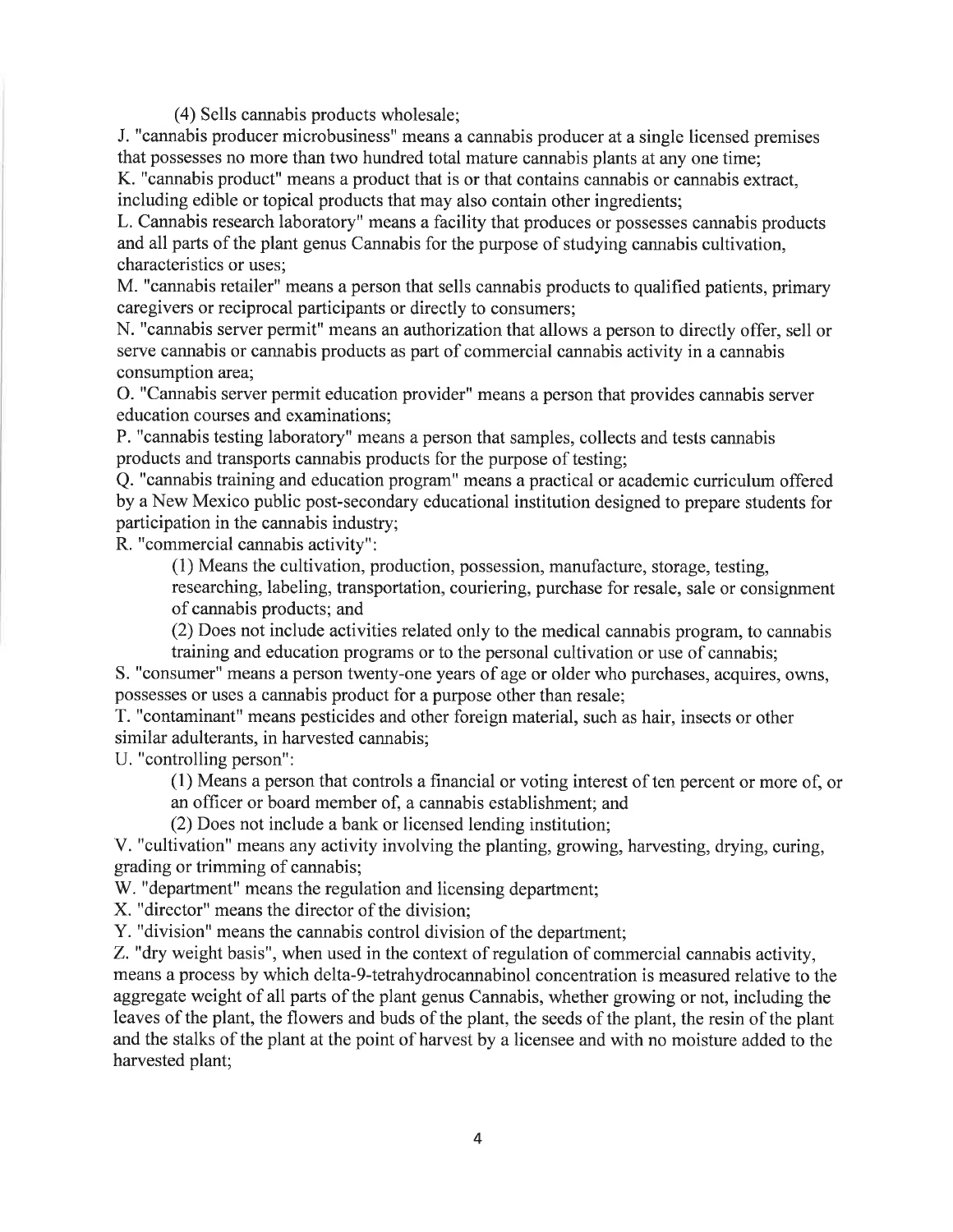AA. "Facility" means a building, space or grounds licensed for the production, possession, testing, manufacturing or distribution of cannabis, cannabis extracts or cannabis products; BB. "financial consideration" means value that is given or received, directly or indirectly, through sales, barter, trade, fees, charges, dues, contributions or donations;

CC. "homegrown" or "homemade" means grown or made for purposes that are not dependent or conditioned upon the provision or receipt of financial consideration;

DD. "household" means a housing unit and includes any place in or around the housing unit at which an occupant of the housing unit produces, manufactures, keeps or stores homegrown cannabis or homemade cannabis products;

EE. "Immature cannabis plant" means a cannabis plant that has no observable flowers or buds; FF. "industry standards" means the prevailing customary standards of business practice in the cannabis industry in jurisdictions within the United States;

GG. "Integrated cannabis microbusiness" means a person that is authorized to conduct one or more of the following:

(1) production of cannabis at a single licensed premises; provided that the person shall not possess more than two hundred total mature cannabis plants at any one time;

(2) manufacture of cannabis products at a single licensed premises;

(3) Sales and transportation of only cannabis products produced or manufactured by that person;

(4) Operation of only one retail establishment; and

(5) Couriering of cannabis products to qualified patients, primary caregivers or reciprocal participants or directly to consumers:

(6) All enclosed public and private areas at the location that are used in the business and includes offices, kitchens, restrooms and storerooms;

(7) All areas outside of a building that are specifically included in the license for the production, manufacturing, wholesale sale or retail sale of cannabis products; and (8) with respect to a location that is specifically licensed for the production of cannabis outside of a building, the entire unit of land that is created by subsection or partition of land that the licensee owns, leases or has a right to occupy;

HH. "Local jurisdiction" means a municipality, home rule municipality or county;

II. "Manufacture" means to compound, blend, extract, infuse, package or otherwise prepare a cannabis product:

JJ. "Medical cannabis" means cannabis products used by a qualified patient or reciprocal participant in accordance with the Lynn and Erin Compassionate Use Act;

KK. "Medical cannabis program" means the program created pursuant to the Lynn and Erin Compassionate Use Act:

LL. "medical cannabis registry" means the system by which the department of health approves or denies applications and issues and renews registry identification cards for qualified patients;

MM. "Primary caregiver" means a resident of New Mexico who is at least eighteen years of age and who is responsible for managing the well-being of a qualified

Patient with respect to the medical use of cannabis pursuant to the Lynn and Erin Compassionate Use Act:

NN. "public place" means a place to which the general public has access and includes hallways, lobbies and other parts of apartment houses and hotels that do not constitute rooms or apartments designed for actual residence; highways; streets; schools; places of amusement; parks; playgrounds; and places used in connection with public passenger transportation;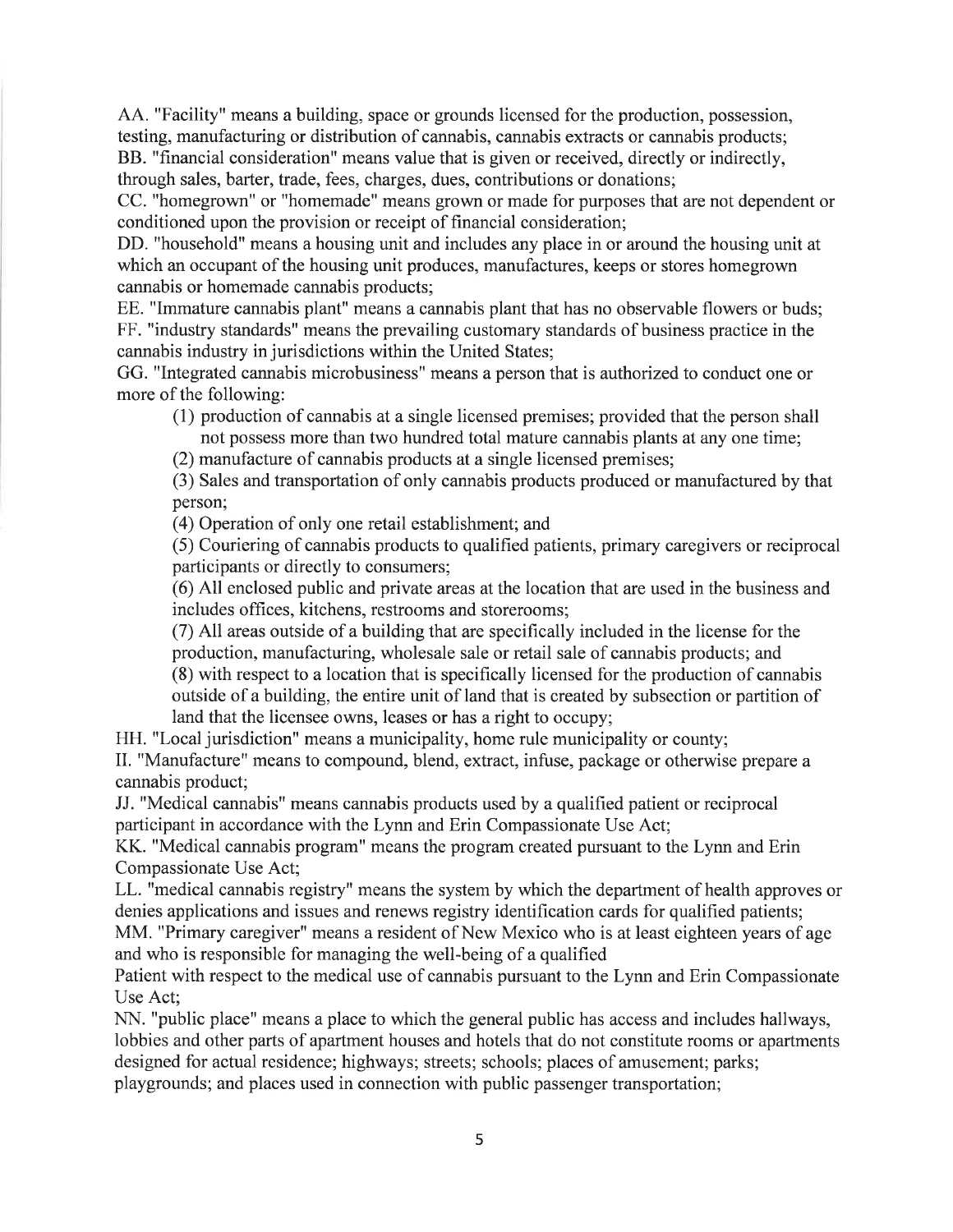OO. "Qualified patient" means a resident of New Mexico who holds a registry identification card pursuant to the Lynn and Erin Compassionate Use Act:

PP. "reciprocal participant" means a person who is not a resident of New Mexico and who holds proof of enrollment by a governmental regulatory authority to participate in the medical cannabis program of another state of the United States, the District of Columbia or a territory or commonwealth of the United States in which the person resides or a person who holds proof of enrollment by a governmental regulatory authority of a New Mexico Indian nation, tribe or pueblo to participate in its medical cannabis program;

QQ. "retail establishment" means a location at which cannabis products are sold to qualified patients, primary caregivers and reciprocal participants and directly to consumers; RR. "Superintendent" means the superintendent of regulation and licensing:

SS. "unprocessed" means unaltered from an original, raw or natural state; and

TT. "Vertically integrated cannabis establishment" means a person that is authorized to act as any of the following:

- $(1)$  A cannabis courier:
- (2) A cannabis manufacturer;
- (3) A cannabis producer; and
- $(4)$  A cannabis retailer

#### 3. Cannabis Retail

- A. Cannabis retail is allowed, provided that the establishment complies with all New Mexico State law requirements, including but not limited to any required spacing from other uses or facilities. For the purposes of this article, all measurements for Cannabis Retail shall be from the licensed premises as defined by CRA.
- B. This use shall not include a storage or display area outside of fully enclosed portions of a building.
- C. A licensed premises, as defined by NMCRA, is prohibited within 300 feet of any school or child day care facility.
- D. This use is conditional if cannabis will be consumed on-site. If cannabis is consumed on-site, an air filtration plan approved by the City's Environmental Health Department is required.
- E. On-site consumption is allowed in the following areas; a designated smoking area or in a standalone building from which smoke does not infiltrate other indoor work places or other indoor public places where smoking is otherwise prohibited pursuant to the Dee Johnson Clean Air Act. Alcohol consumption in a cannabis consumption area is prohibited.
- F. This use shall be conditional within 600 feet of another Cannabis Retail Establishment. Nothing herein prohibits multiple licenses from operating from a single premise.
- G. Customer visits and deliveries are prohibited between 12:00 a.m. and 8:00 a.m.

#### 4. Cannabis Cultivation Facility (Industrial Uses)

A. Cannabis cultivation is allowed, provided that the establishment complies with all New Mexico State law requirements, including but not limited to any required spacing from other uses or facilities. For the purposes of this Article, all measurements for Cannabis Cultivation shall be from the licensed premises as defined by NMCRA.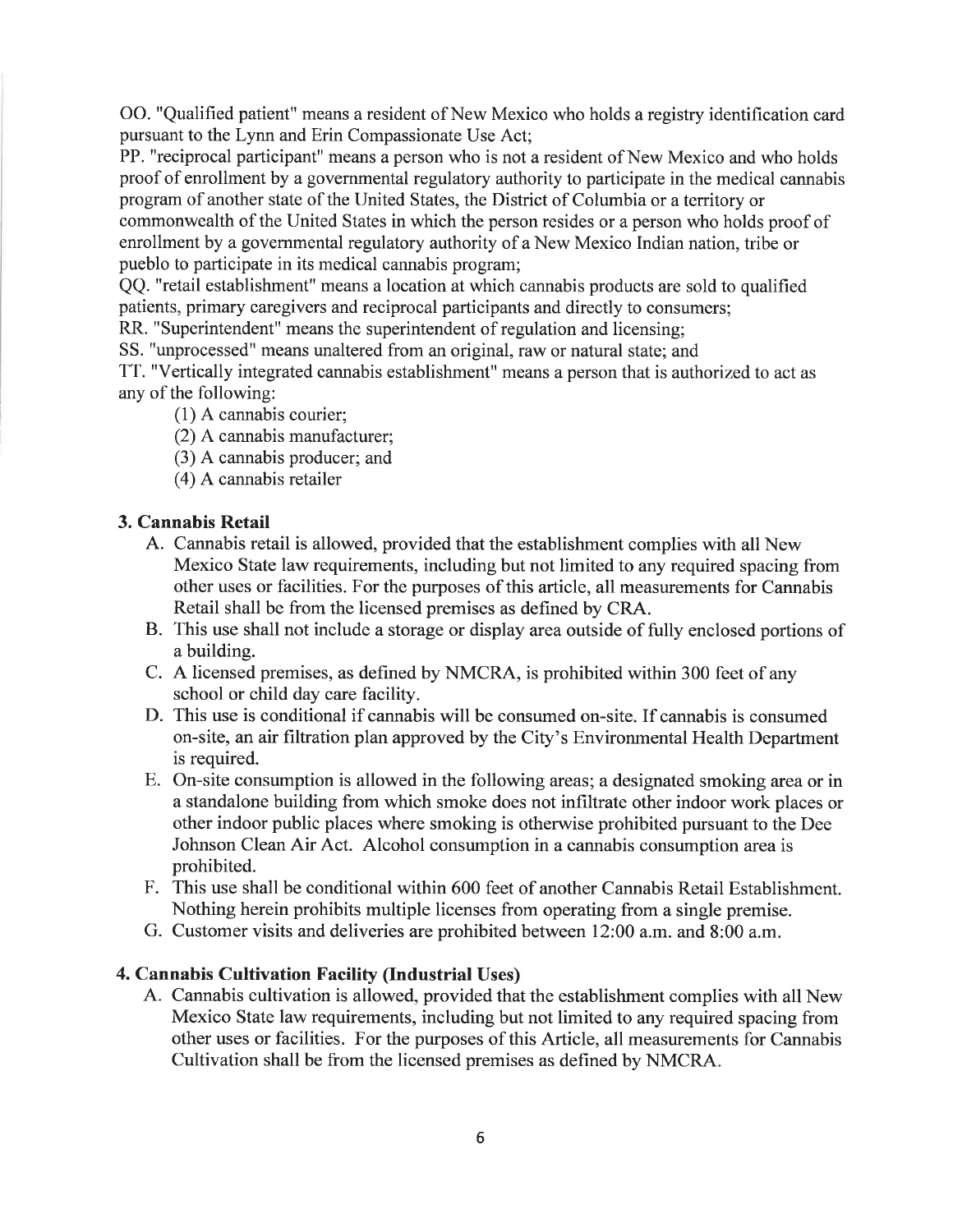- B. All licensed premises as defined by the NMCRA is prohibited within 300 feet of any Residential zone district, school, or child day care facility.
- C. Except as specified in Subsection (d) below, all activities in this use must be conducted within the fully enclosed portions of a building unless a Conditional Use Approval is obtained to conduct specific activities outside of the fully enclosed portions of a building.
- D. An incidental storage area is allowed outside of the fully enclosed portions of a building, but must be screened from view from each property line in which a permit is required.
- E. An air filtration plan approved by the City's Development Services Director is required which is following the Dee Johnson Clean Air Act.
- F. Customer visits and deliveries are prohibited between 12:00 a.m. and 8:00 a.m. for any Cannabis Cultivation Facility located within 300 feet of a Residential zone district.

# 5. Cannabis-derived Products Manufacturing

- A. Cannabis-derived products manufacturing is allowed, provided that the establishment complies with all New Mexico State law requirements, including but not limited to any required spacing from other uses or facilities. For the purposes of the article, all measurements for Cannabis-derived Product Manufacturing shall be from the licensed premises as defined by NMCRA.
- B. All licensed premises, as defined by NMCRA, is prohibited within 300 feet of any Residential zone district, school, or child day care facility.
- C. Except as specified in Subsection (d) below, all activities in this use shall be conducted within the fully enclosed portions of a building unless a Conditional Use Approval is obtained to conduct specific activities outside of the fully enclosed portions of a building.
- D. An incidental storage area is allowed outside of the fully enclosed portions of a building but shall be screened from view from each property line.
- E. An air filtration plan approved by the City Environmental Health Department is required.
- F. Customer visits and deliveries are prohibited between 12:00 a.m. and 8 a.m. for any Cannabis-derived Products facility.
- G. Commercial on-site cannabis consumption is prohibited in all zones until regulations promulgated by the State become effective, in which cases all other City provision regarding on-site consumption not prohibited by state regulation will be effective.
- H. Commercial on-site consumption of cannabis is the commercial cannabis activity of smoking, vaporizing, and ingesting of cannabis or cannabis products in a licensed cannabis consumption area. Commercial on-site consumption is considered part of Cannabis Relief. Unless license pursuant to the Lynn and Erin compassionate use act, access to the cannabis consumption area is restricted to persons 21 years of age and older.

# 6. Delivery permit restrictions.

The following restrictions shall be placed on cannabis delivery permits:

Only medical or retail cannabis transporters who qualify as a social equity applicant as defined in and by the National Cannabis Industry Membership hold a valid license and a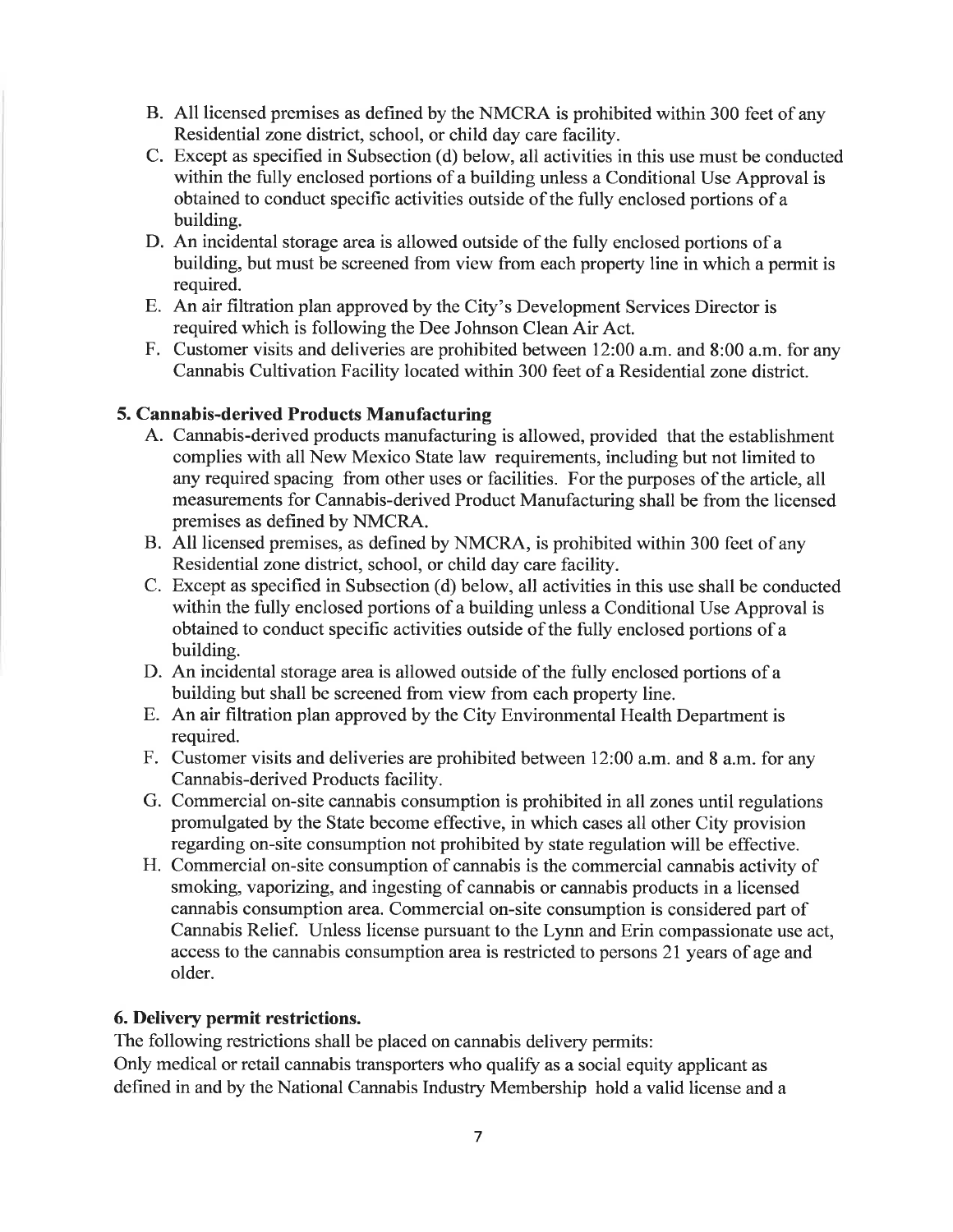delivery permit issued may deliver regulated cannabis to private residences of customers and patients, subject to the provisions the NMRCA and its pertinent regulations and rules.

#### 7. Allowable land use zoning:

A. R-1, R-1A, R-2, R-3, and R-4: Private property consumption, and cultivation of up to 12 mature and 12 immature plants.

B. A-R, Agricultural allows cultivation.

C. C-1 and C-2: Cannabis testing Laboratory, Cannabis producer, Cannabis retail, Microbusiness, Cannabis testing laboratory, vertically integrated cannabis establishment, Cannabis training and education.

D. M-C: Cannabis manufacturer. Safe and secure extraction is only allowed in this zone.

E. C/R Zone- Cannabis Consumption area with a conditional use permit.

#### 8. Fees

- A. Planning and Building Cannabis application/inspection fee \$581.00
- B. Planning and Building preliminary site plan review fee \$556.00
- C. Planning and Building records management fee \$100.00
- D. For Cultivation cottage or nursery Planning and Building /inspection fee \$838.00
- E. Hazardous Materials Inventory Statement Plan Review \$50
- F. Cannabis Transporter Permit \$225
- G. Hazardous Materials and Flammable Liquids Permits Use, Storage \$100
- H. A cannabis waste plan review-\$50
- I. Must comply with Ordinance #2009-09 Section 1:1 The International Fire Code (IFC) 2018 edition, chapter 38.

# 9. Renewal annual application fee for all cultivation permit types

- A. Planning and Building cannabis application/inspection fee \$581.00
- B. Planning and Building records management fee \$100.00
- C. Planning and Building site inspection (not charged unless required).

# 10. Renewal annual application fee for all other permit types

- A. Planning and Building cannabis application/inspection fee \$581.00
- B. Planning and Building records Management fee \$100.00
- C. City issued Business License \$35.00
- D. Cannabis Transporter Permit \$225
- E. Any other necessary licenses permitted by the NMCRA \$250.00 Licensee shall ensure that all licensed premises are in compliance with Construction Industries Licensing Act, and comply with the Occupational Health and Safety Act.